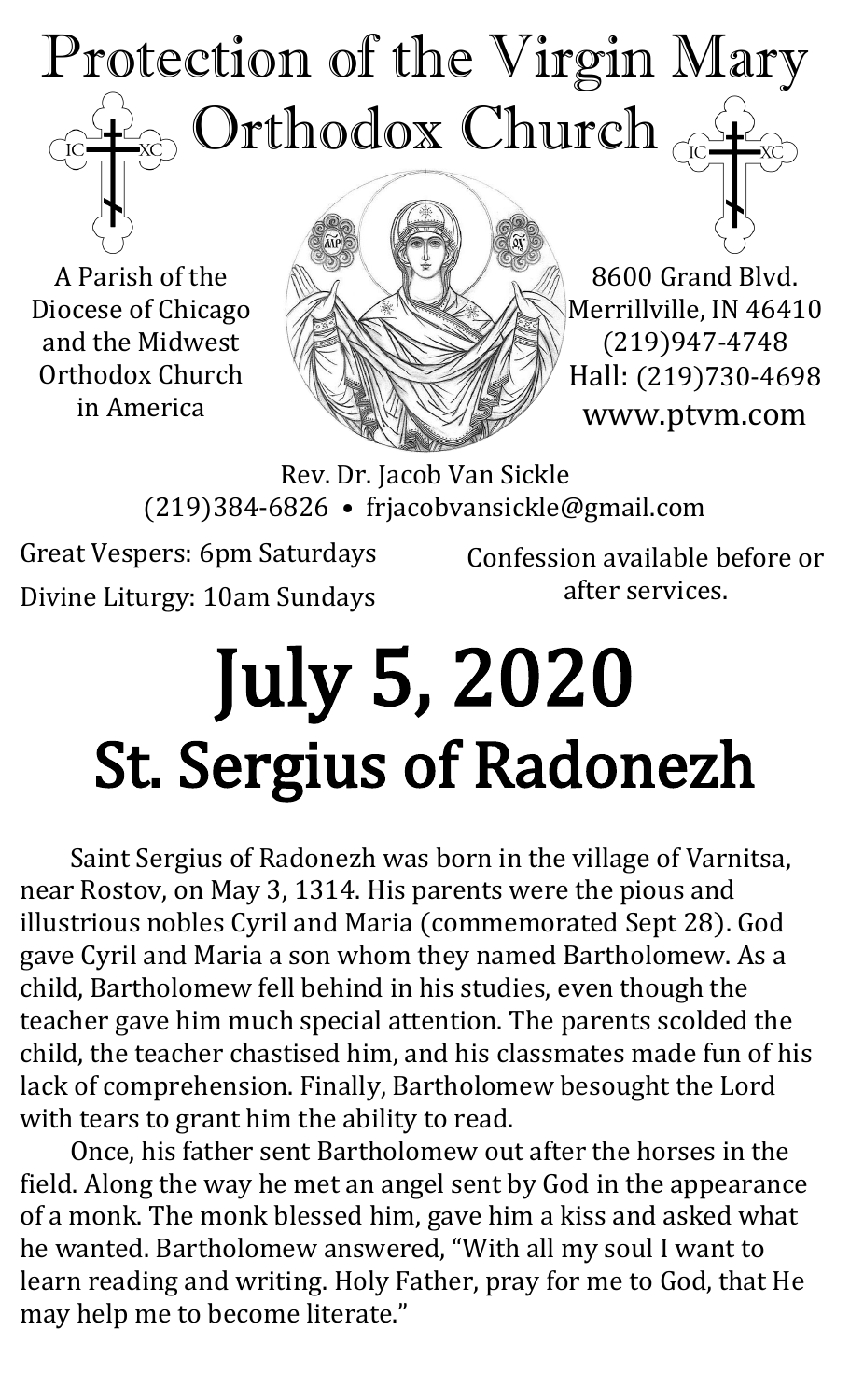The monk fulfilled Bartholomew's request, offering up his prayer to God. Then the Elder took a vessel and gave Bartholomew a piece of prosphora. "Take, child, and eat," said he. "This is given to you as a sign of the grace of God, and for the understanding of Holy Scripture." Bartholomew asked him to visit at the home of his parents. His parents received their guest with joy and offered him their hospitality. The Elder replied that it was proper to partake of spiritual nourishment first, and he bade their son to read the Psalter. Bartholomew began to read, and his parents were amazed at the change that had occurred with their son. In parting, the Elder prophesied of St Sergius, "Your son shall be great before God and the people. He shall become a chosen habitation of the Holy Spirit."

On October 7, 1337 Bartholomew was tonsured by Igumen Metrophanes, taking the name of the holy Martyr Sergius, and he started to build a new habitation to the glory of the Life-Creating Trinity. Suffering temptations and demonic apparitions, St Sergius advanced from strength to strength. Gradually he became known to other monks seeking his guidance. St Sergius accepted all with love, and soon a brotherhood of twelve monks were gathered in the small monastery. Their experienced spiritual guide distinguished himself by an extraordinary love for work. With his own hands he built several cells, he carried water, he chopped wood, baked bread, sewed clothing, prepared food for the brethren and humbly took on other tasks. St Sergius combined the heavy work with prayer, vigil and fasting.

Already during his lifetime St Sergius had been granted the gift of wonderworking. Reports about the miracles worked by St Sergius began quickly to spread about, and the sick began to come to him, both from the surrounding villages and also from remote places. And no one left from St Sergius without receiving healing of infirmities and edifying counsel. Everyone gave glory for St Sergius, and reverenced him on an equal with the ancient holy Fathers. But human glory did not hold allure for the great ascetic, and as before he remained the example of monastic humility.

In tranquil solitude Saint Sergius fell asleep in the Lord on September 25, 1392. On the night before, the great saint of God summoned the brethren a final time to give them his final instruction: "Brethren, be attentive to yourselves. Have first the fear of God, purity of soul and unhypocritical love...."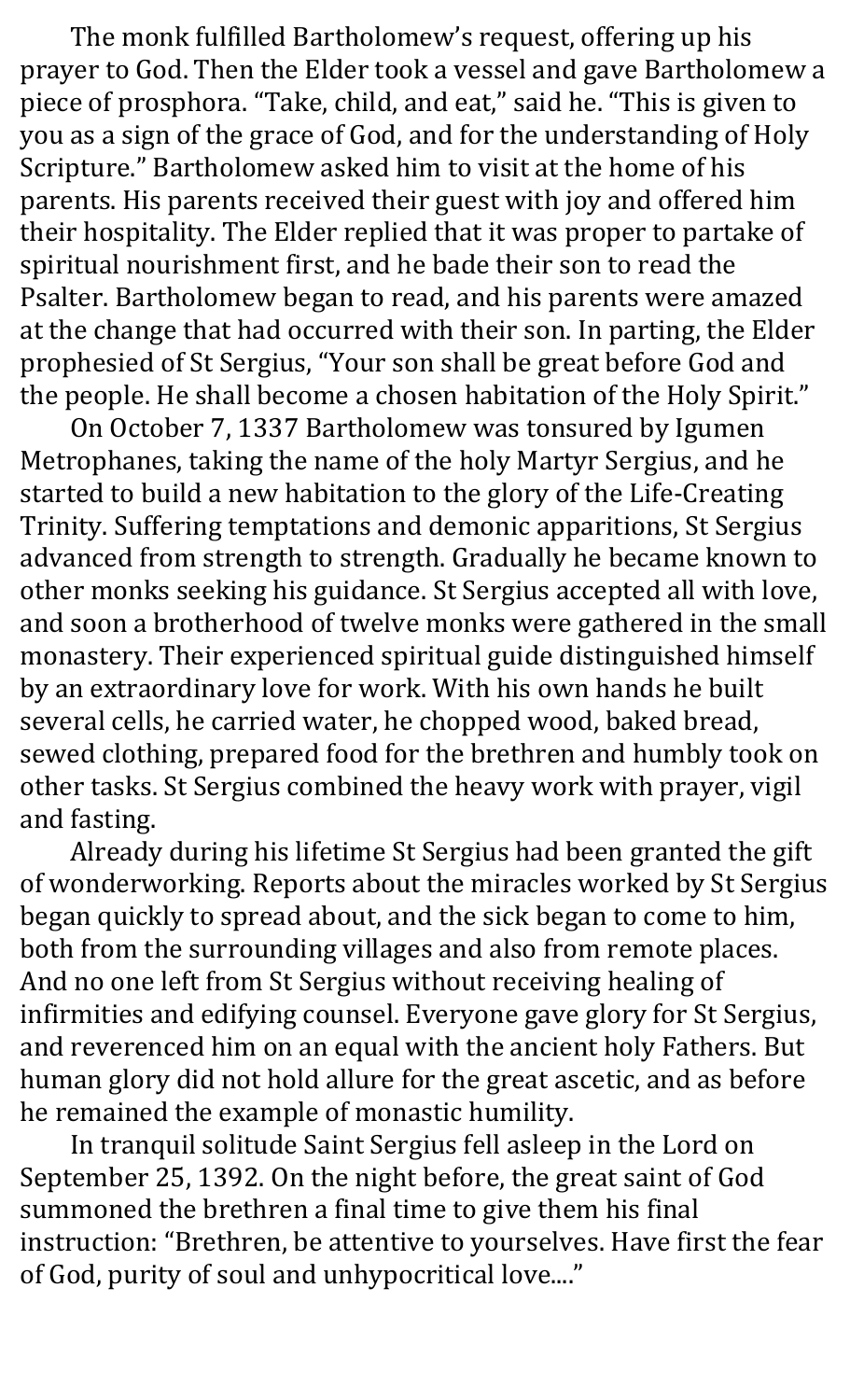### HYMNS OF THE DAY

#### Tone 3 – Resurrectional Troparion

Let the heavens rejoice! Let the earth be glad! For the Lord has shown strength with His arm. He has trampled down death by death. He has become the first born of the dead. He has delivered us from the depths of hell, and has granted to the world// great mercy.

#### Tone 4 – Patronal Troparion

Today the faithful celebrate the **feast** with joy, illumined by your coming, O Mother of God. Beholding your pure image we fervently cry to you: Encompass us beneath the precious veil of your protection. Deliver us from every form of evil by entreating Christ, your Son and our God// that He may save our souls.

#### Tone 8 – Troparion for St. Sergius

From your youth you received Christ into your soul, O ven'rable one, and above all desired to leave behind the turmoil of the world.

You courageously settled in the wilderness, where you raised children in obedience, the fruits of humility. Thus, as an abode of the Trinity, you enlightened all who approached

in faith and granted healing to all.// Our Father Sergius, pray to Christ God that our souls may be saved!

#### Tone 3 – Resurrectional Kontakion

On this day You rose from the tomb, O Merciful One, leading us from the gates of death. On this day Adam exults as Eve rejoices with the Prophets and Patriarchs.// They unceasingly praise the divine majesty of Your power.

#### Tone 8 – Kontakion for St. Sergius

Having risen from the earth today and shining like the sun,

- your precious and incorrupt relics are as fragrant flowers, scented with miracles,
- granting healing to all the faithful, and making glad your flock which you wisely gathered and tended.
- Now as you stand before the throne of the Trinity, entreat God's help and grace for them and for all Orthodox Christians,//
- so that we may sing: "Rejoice, O divinely-wise Sergius!"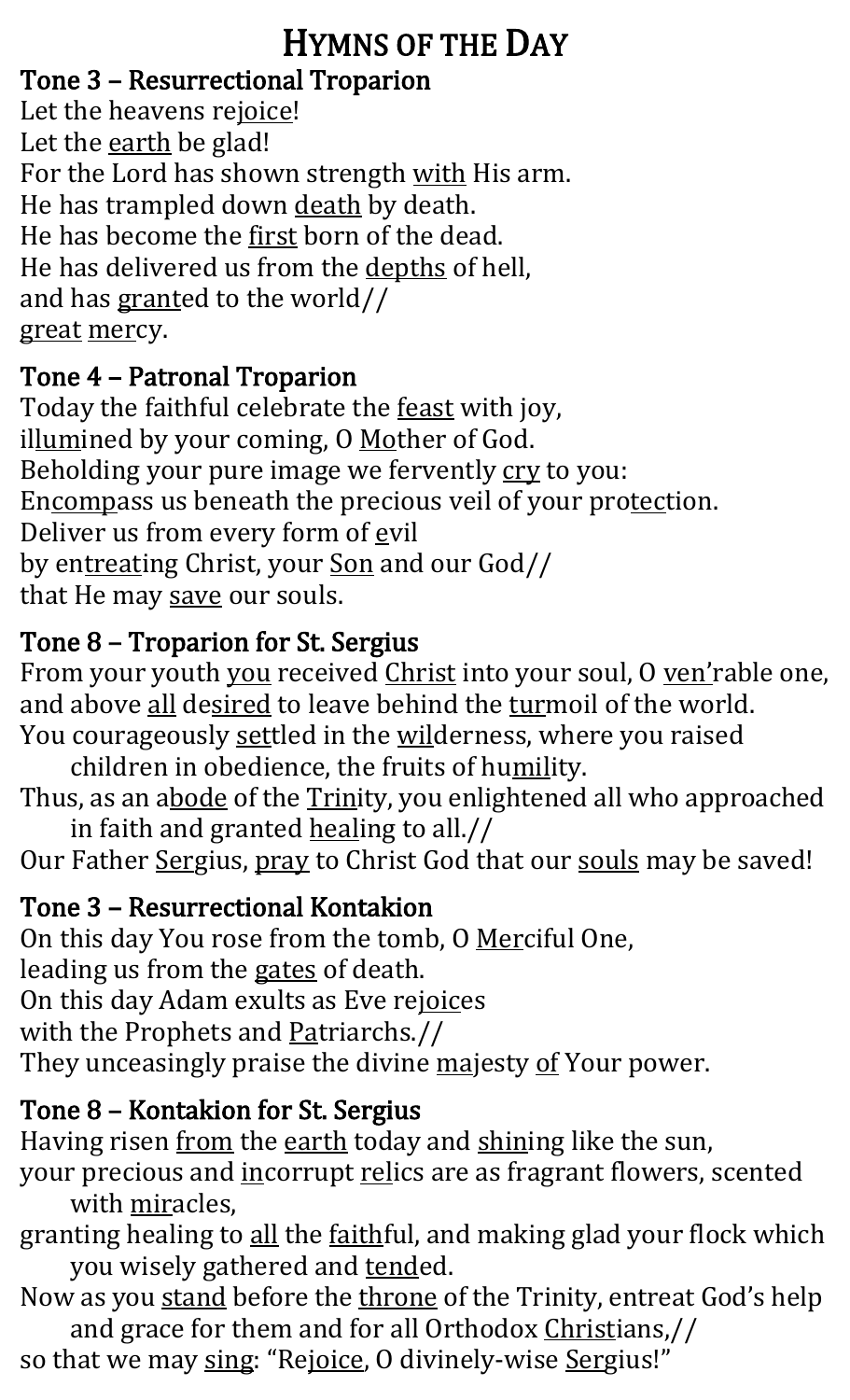#### Tone 3 – Patronal Kontakion

Today the Virgin stands in the midst of the Church, And with choirs of saints she invisibly prays to God for us. Angels and bishops worship. Apostles and prophets rejoice together,//

Since for our sake she prays to the eternal God.

## SCRIPTURE READINGS

#### Tone 3 – Sunday Prokeimenon (Psalm 46)

Sing praises to our God, sing praises! Sing praises to our King, sing praises!

#### Tone 7 – Prokeimenon for St. Sergius (Psalm 115)

Precious in the sight of the Lord / is the death of His saints!

#### Epistle: Romans 6.18-23 (Sunday)

 Brethren: Having been set free from sin, you became slaves of righteousness (I speak in human terms because of the weakness of your flesh). For just as you presented your members as slaves of uncleanness, and of lawlessness leading to more lawlessness, so now present your members as slaves of righteousness for holiness.

For when you were slaves of sin, you were free in regard to righteousness. What fruit did you have then in the things of which you are now ashamed? For the end of those things is death. But now having been set free from sin, and having become slaves of God, you have your fruit to holiness, and the end, everlasting life. For the wages of sin is death, but the gift of God is eternal life in Christ Jesus our Lord.

#### Galatians 5.22 – 6.2 (for St. Sergius)

Brethren: The fruit of the Spirit is love, joy, peace, longsuffering, kindness, goodness, faithfulness, gentleness, self-control. Against such there is no law. And those who are Christ's have crucified the flesh with its passions and desires. If we live in the Spirit, let us also walk in the Spirit. Let us not become conceited, provoking one another, envying one another.

Brethren, if a man is overtaken in any trespass, you who are spiritual restore such a one in a spirit of gentleness, considering yourself lest you also be tempted. Bear one another's burdens, and so fulfill the law of Christ.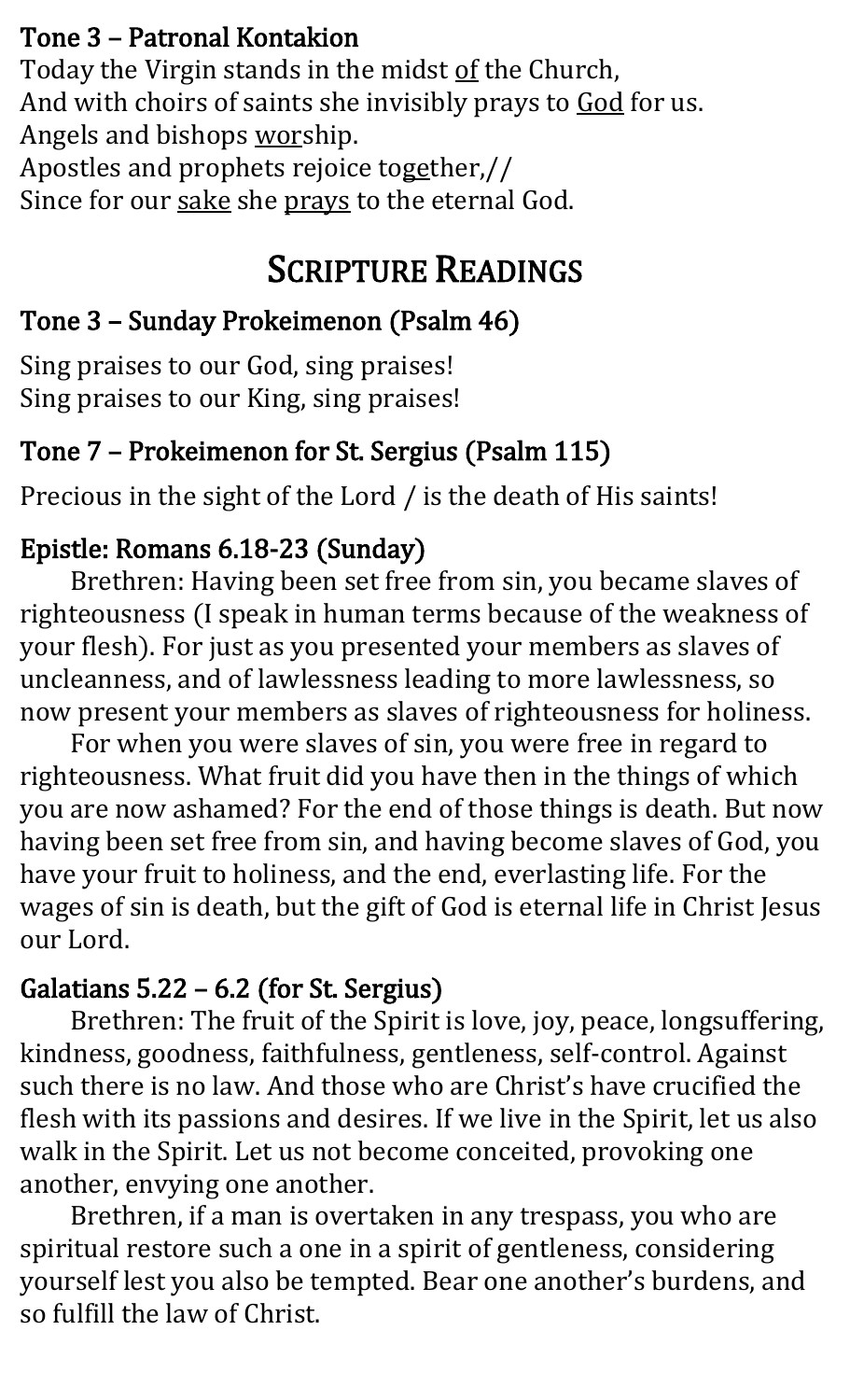#### Gospel: Matthew 8.5-13 (Sunday)

Now when Jesus had entered Capernaum, a centurion came to Him, pleading with Him, saying, "Lord, my servant is lying at home paralyzed, dreadfully tormented."

And Jesus said to him, "I will come and heal him."

The centurion answered and said, "Lord, I am not worthy that You should come under my roof. But only speak a word, and my servant will be healed. For I also am a man under authority, having soldiers under me. And I say to this one, 'Go,' and he goes; and to another, 'Come,' and he comes; and to my servant, 'Do this,' and he does it."

When Jesus heard it, He marveled, and said to those who followed, "Assuredly, I say to you, I have not found such great faith, not even in Israel! And I say to you that many will come from east and west, and sit down with Abraham, Isaac, and Jacob in the kingdom of heaven. But the sons of the kingdom will be cast out into outer darkness. There will be weeping and gnashing of teeth."

Then Jesus said to the centurion, "Go your way; and as you have believed, so let it be done for you." And his servant was healed that same hour.

#### Luke 6.17-23 (for St. Sergius)

And Jesus came down with them and stood on a level place with a crowd of His disciples and a great multitude of people from all Judea and Jerusalem, and from the seacoast of Tyre and Sidon, who came to hear Him and be healed of their diseases, as well as those who were tormented with unclean spirits. And they were healed. And the whole multitude sought to touch Him, for power went out from Him and healed them all.

Then He lifted up His eyes toward His disciples, and said: "Blessed are you poor, for yours is the kingdom of God. Blessed are you who hunger now, for you shall be filled. Blessed are you who weep now, for you shall laugh. Blessed are you when men hate you, and when they exclude you, and revile you, and cast out your name as evil, for the Son of Man's sake. Rejoice in that day and leap for joy! For indeed your reward is great in heaven, for in like manner their fathers did to the prophets."

#### WE REMEMBER IN PRAYER

N.Dep. Alice Sutko Mark Gulab John Sutko Mat. Nadine Brown Ev.Mem. Philip Golin ('28) Christ Sugareff ('51) Zachary Lavrick ('52) John Panchak ('61) Pauline Czarnecki (2009)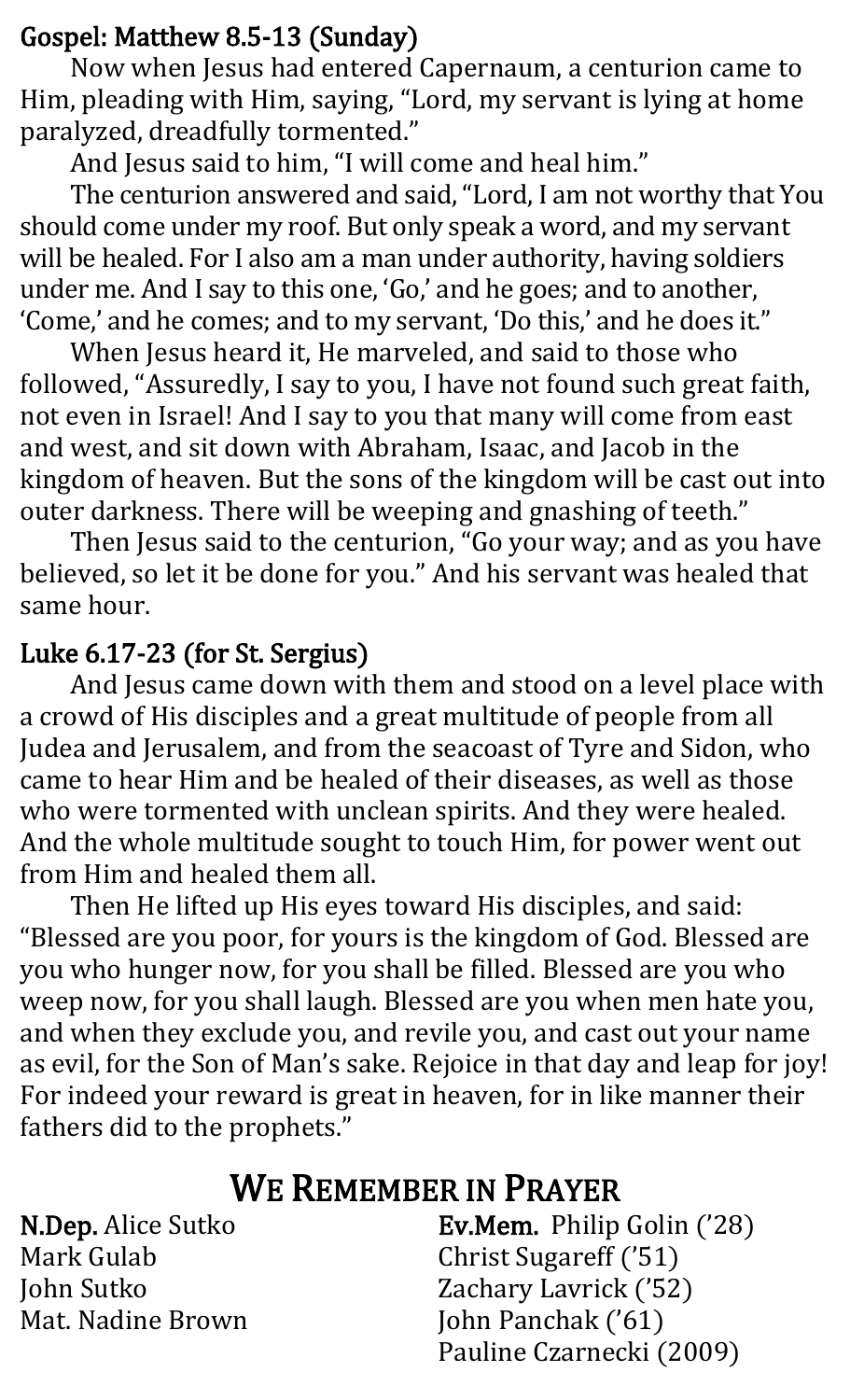| <b>Health &amp; Salvation</b> | Thomas          | <b>Brendan</b> |
|-------------------------------|-----------------|----------------|
| Met. Theodosius               | Jessica         | William        |
|                               | Eduardo         | Kara           |
| Archpr. Peter                 |                 |                |
| Pr. John                      | Christine       | <b>Nathan</b>  |
| Pr. Christopher               | <b>Nicholas</b> | Sharon         |
| Mat. Jennifer                 | <b>Natalie</b>  | Michael        |
| Andrew                        | <b>Barbara</b>  | John           |
| Gideon                        | Kristin         | Vern           |
| Kevin                         | Linda           | Olga           |
| Jon                           | Phyllis         | Mark           |
| Tanya                         | Kay             | Jerry          |
| Jovan                         | Fred            | Daniel         |
| Julia                         | Larry           | Joanna         |
| Warren                        | Rollie          | Myah           |
| Carol                         | Joseph          | Michael        |
| Tom                           | Mark            | Wanda          |
| Elizabeth                     | Alexa           | Prudence       |
| Tina                          | Paula           | Clay           |
| <b>Brittany</b>               | ames            | Ann            |
| Jennifer                      | Joanne          | Janice         |
| Lennox                        | Michael         | Carl           |
| Laila                         | Joseph          | Victoria       |
| Paula                         | Kathleen        | Dushawna       |
| Melissa                       | Paul            | Daniel         |
| Jonathan                      | William         | Elizabeth      |
| Matthew                       | Frederick       | Janet          |
| Gail                          | Janet           | Daryl          |
| Maria                         | Lea             | Diane          |
| Stacy                         | Hania           | Carla          |
| Jeramie                       | James           | Claudia        |
| Olivia                        | Nadia           | N Ill. Brandi  |
| Parker                        | Milka           | N.Ill. Aria    |
| Barbara                       | Daniel          |                |

\*If you know someone who needs prayer, please give their name to Fr Jacob

# ANNOUNCEMENTS

We have entered "phase three" of reopening the Church. We can have up to 60 persons at one time, maintaining distance between groups. Our older members and those with complicating health conditions are still encouraged to take advantage of weekday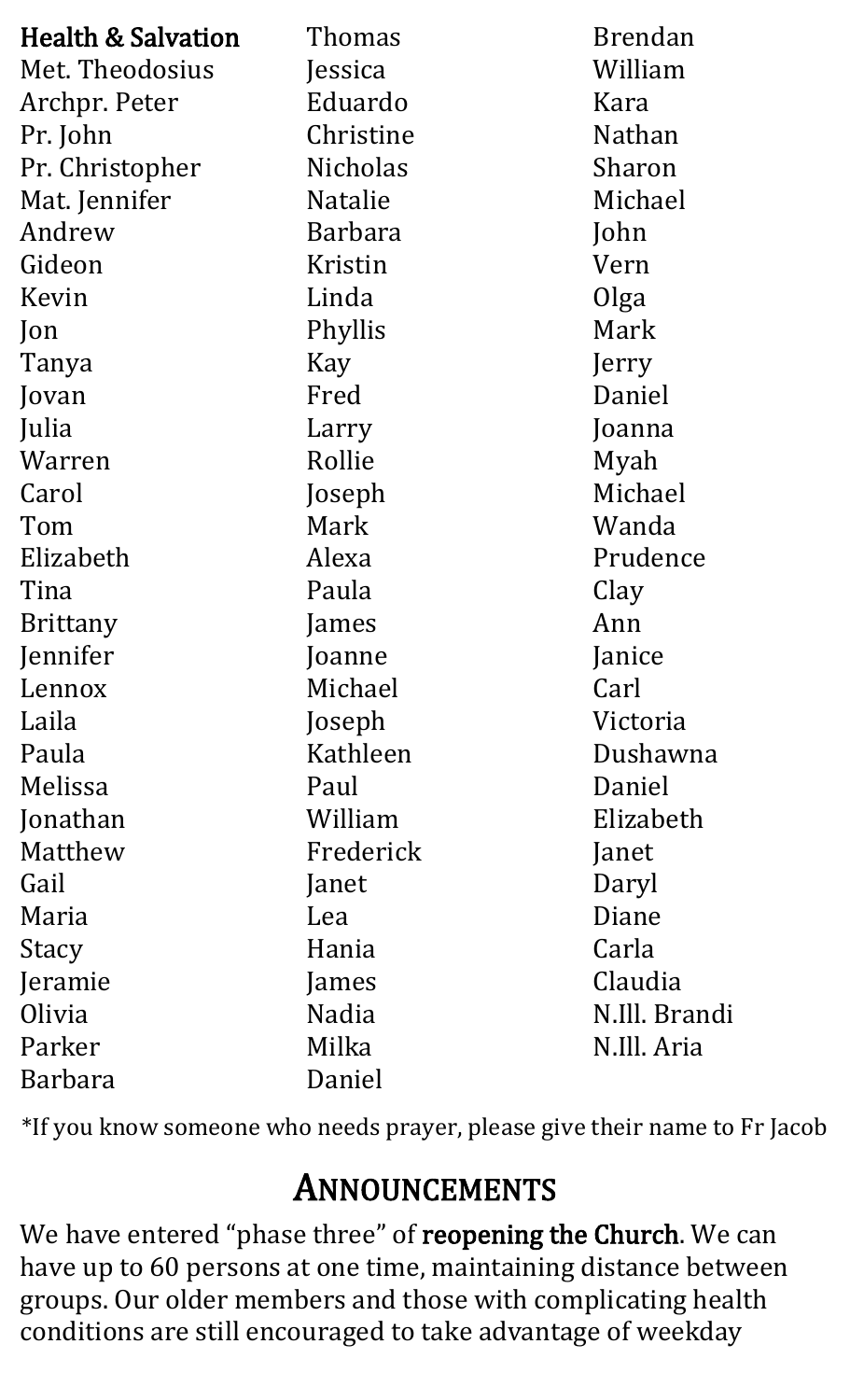Liturgies, which will continue. The next of these will be tomorrow @ 10am for the feast of Sts Peter and Paul.

The O-Club has begun assisting a new ministry: MAKS Bags was cofounded by our own Liz Wysocki to provide newly-placed foster children with backpacks full of essential and comfort items to help them adjust on their first night away from home. You can support this effort with an alms donation and/or by bringing in items from the list posted in the Narthex.

In September, iconographer John Jurewicz will begin work on a series of frescos in our Church of scenes from the Life of the Theotokos. This project is being sponsored by the St. Clement's group. The first icon will be our feast-day, the Protection of the Virgin Mary, on the west wall of the nave above the door. It has been the intention of the parish council for some years to have this icon done in memory of Fr. Thomas Brown, our former rector, as a token of our parish's appreciation for all of Mat. Nadine's work for our parish in the years since his passing. In the wake of her own recent passing, the council has decided to dedicate it to the both of them. Donations in any amount toward the icon may be made in their memory.

There will be no Bible Study this week.

Message from Elizabeth Wysocki: Everyone is invited to Shaun's High School graduation Open House. Come help us celebrate Shaun with yummy food and live entertainment Saturday, August 1, 2- 6pm. RSVP by July 25 at 219-381-7591.

The annual Golf Outing has been scheduled for August 22. Information is available in the narthex.

Our Fashion Show has been rescheduled for Sunday, August 9. Lunch will be served at 12pm. Please contact Elizabeth Pedersen, Sherry Mizimakoski, or Nada Bucek if you need to return tickets or buy new ones.

#### Mark your calendars:

- Jul 13: Divine Liturgy @10am for the Holy Archangel Gabriel
- Aug 9: Fashion Show at Avalon Manor @ 11pm
- Aug 22: Annual Golf Outing

Last week's offerings to the Lord: \$1,856